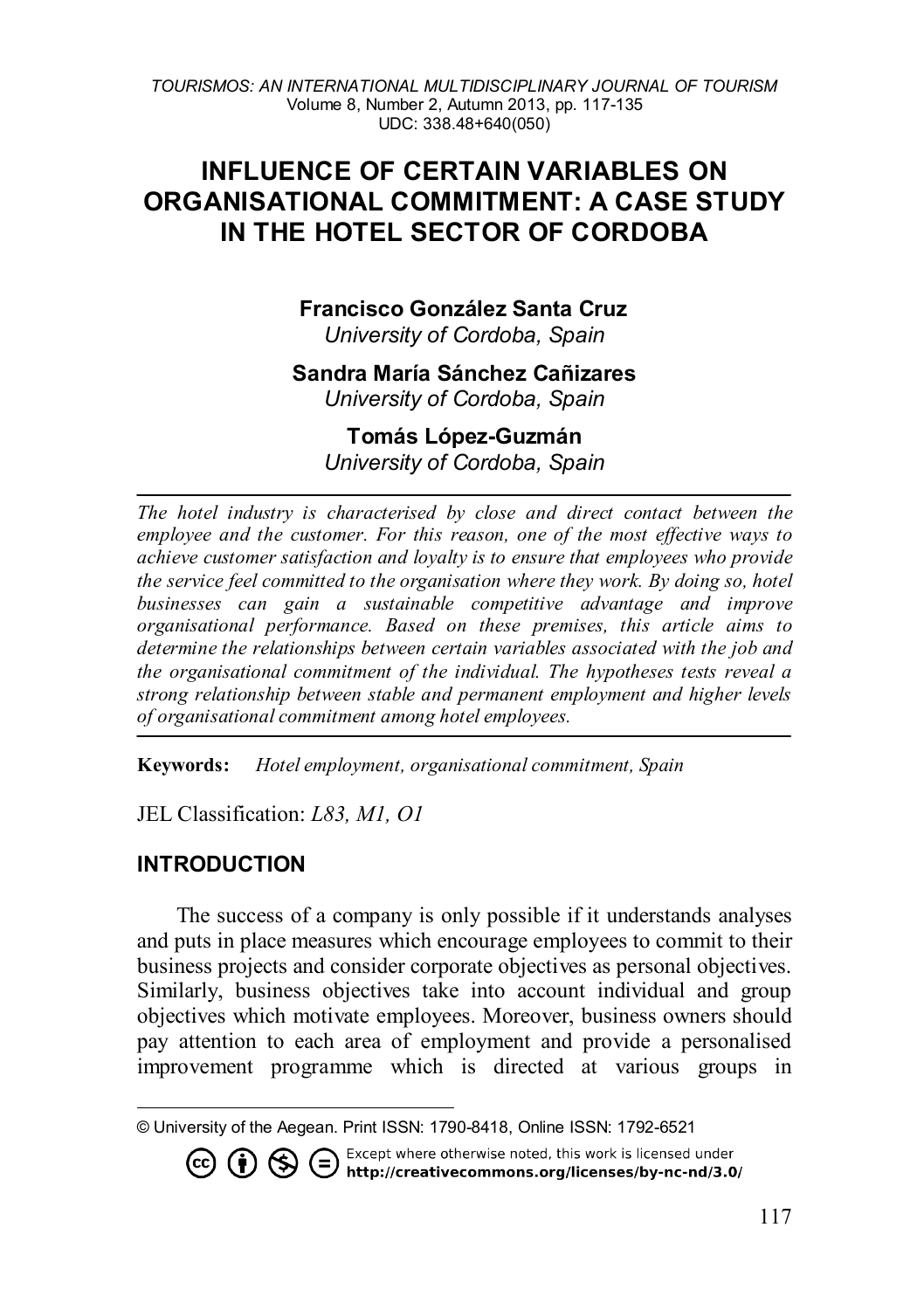accordance with the employment characteristics of that group (Lee  $\&$ Way, 2010).

The empirical evidence shows that, to a certain extent, customer satisfaction is the result of employee satisfaction and commitment (Schlesinger & Heskett, 1991; Larshon & Shina, 1995; Kutanls et al., 2012). The link between the external client and the employee arises from the satisfaction and commitment of both parties, as well as in the continuity of the relationship between them. Perhaps the most pressing issue in the hotel sector is clients' perception of the quality of the service they have received as this is closely associated with the level of organisational commitment felt by employees (Hartline et al., 2003). The highly significant nature of this within the hotel sector is due to the fact that hotel management differs from other kinds of businesses and organisations given the high level of contact between clients and employees. According to a study by Hawkings and Lee (1990) on the factors which lead an employee in the hotel sector to demonstrate a certain degree of commitment to their organisation, employee commitment is based upon job satisfaction and professional commitment. There are a series of determining factors or characteristics which can lead to the commitment (or not) of an individual (Galup et al., 2008; Katsaros & Tsirikas, 2012). Furthermore, managers and directors of hotels must listen to their employees' thoughts and concerns (Chiang, 2010).

The start of the new decade has revealed itself to be the bearer of an unprecedented economic crisis. In spite of this difficult and dramatic situation, tourism is proving to be highly resistant to the worst consequence of the crisis: unemployment. Particularly noteworthy are the data from the World Tourism Barometer (United Nations World Tourism Organization –UNWTO-, 2011), which show that tourism is directly responsible for 5% of world GDP (and 9% indirectly), represents 30% of world services trade and provides employment to one in twelve people across the globe. According to the International Labour Organization – ILO- (2012), the world needs to create 600 million new job posts in the next decade in order to maintain economic growth. The ILO also states that for every job created in tourism, one and a half is generated within the economy related to tourism.

The main objective of this paper is to determine the influence of certain job-related variables on the organisational commitment of hotel industry employees in Cordoba (Spain). To achieve this aim, we test hypotheses on the type of contract (full-time or part-time contracts and duration of employment), the length of service and family dependence on the income earned by the hotel employee. With the same purpose and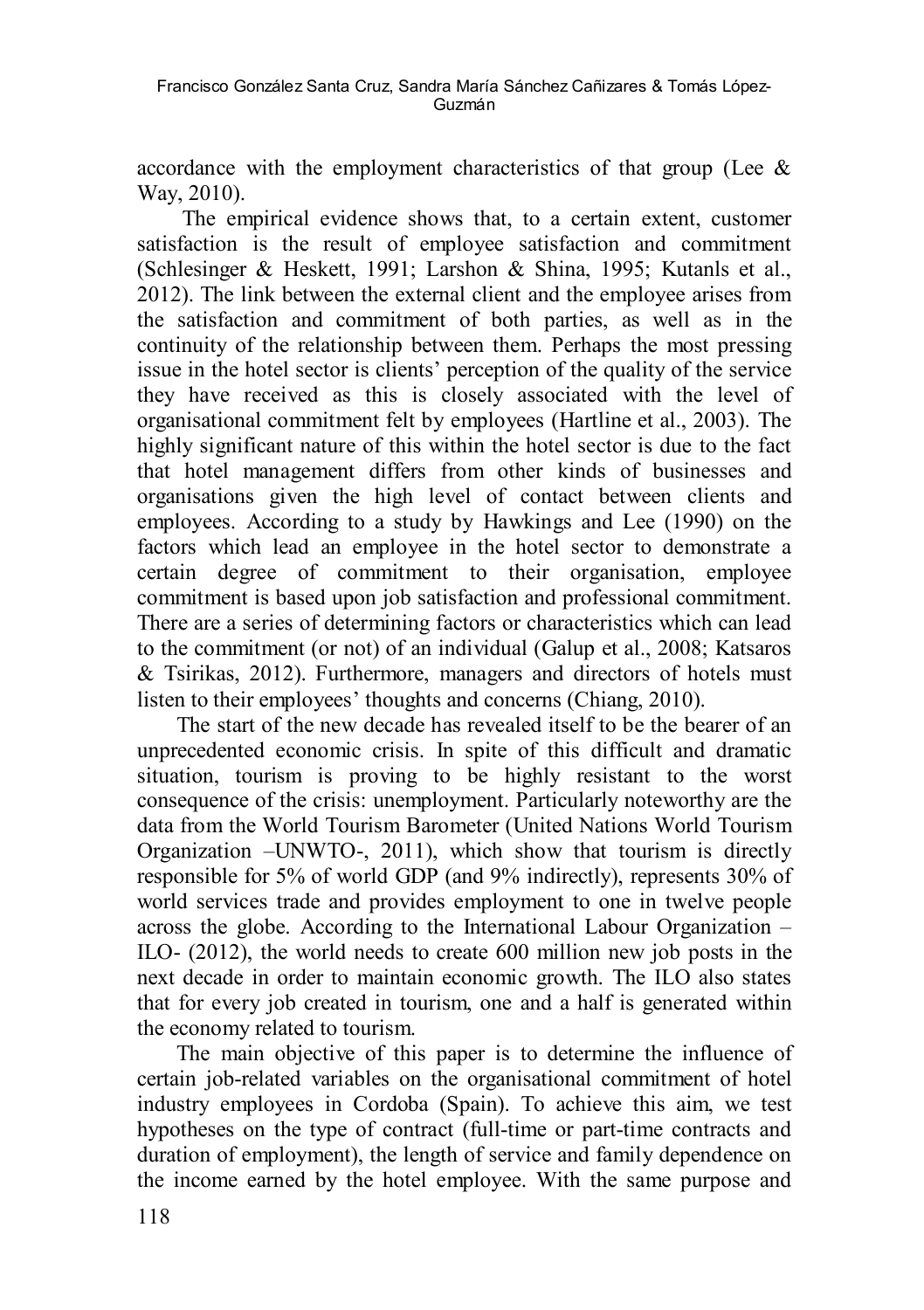methodology, we also attempt to determine the possible relationship between employee gender and organisational commitment towards the hotel where the services are provided.

The paper is structured as follows. Following the introduction, we provide some background on the conceptualisation and dimensions of the organisational commitment construct. This is followed by a description of the study area. We then describe the methodology used and the hypotheses that are tested. The next section includes results drawn from the analysis and a discussion of the most significant findings. Finally, conclusions are drawn in the last section.

# **BACKGROUND**

At the beginning of the  $21<sup>st</sup>$  century, Davis and Newstrom (2001) defined commitment as the extent to which an individual identifies with an organisation and wishes to continue participating actively in it. These authors maintain that commitment is usually stronger among employees with a longer tenure within an organisation (because they will have experienced personal success within the business) and among those who work within a group of committed employees. As defined by Arciniega (2002), organisational commitment is a set of linkages which keep a subject attached to an organisation. According to Testa (2001), organisational commitment can also be seen as an emotional response by an employee to a positive appraisal of the work environment. This response should be considered as an endorsement of the organisation, particularly when the individual firmly believes in the values and goals of the organisation or when he or she shows a strong desire to remain within the organisation (Scholarios & Marks, 2004).

 Commitment therefore functions as a link which includes either behaviour or an attitude. It is necessary that this link brings with it a particular way of acting or a positive attitude towards an organisation which predisposes the individual to behave in such a way that will be of benefit to the organisation (Meyer & Herscovitch, 2001). However, it goes further than loyalty, leading to an active contribution towards the achievement of goals within the organisation. Moreover, it often reflects employees' support of the mission and goals of the organisation they work for, their willingness to exert effort to achieve them and their intention to continue working for the organisation (Davis & Newstrom, 2001).

 The organisational commitment construct has been a topic of research interest due to the fact that, as mentioned above, it is associated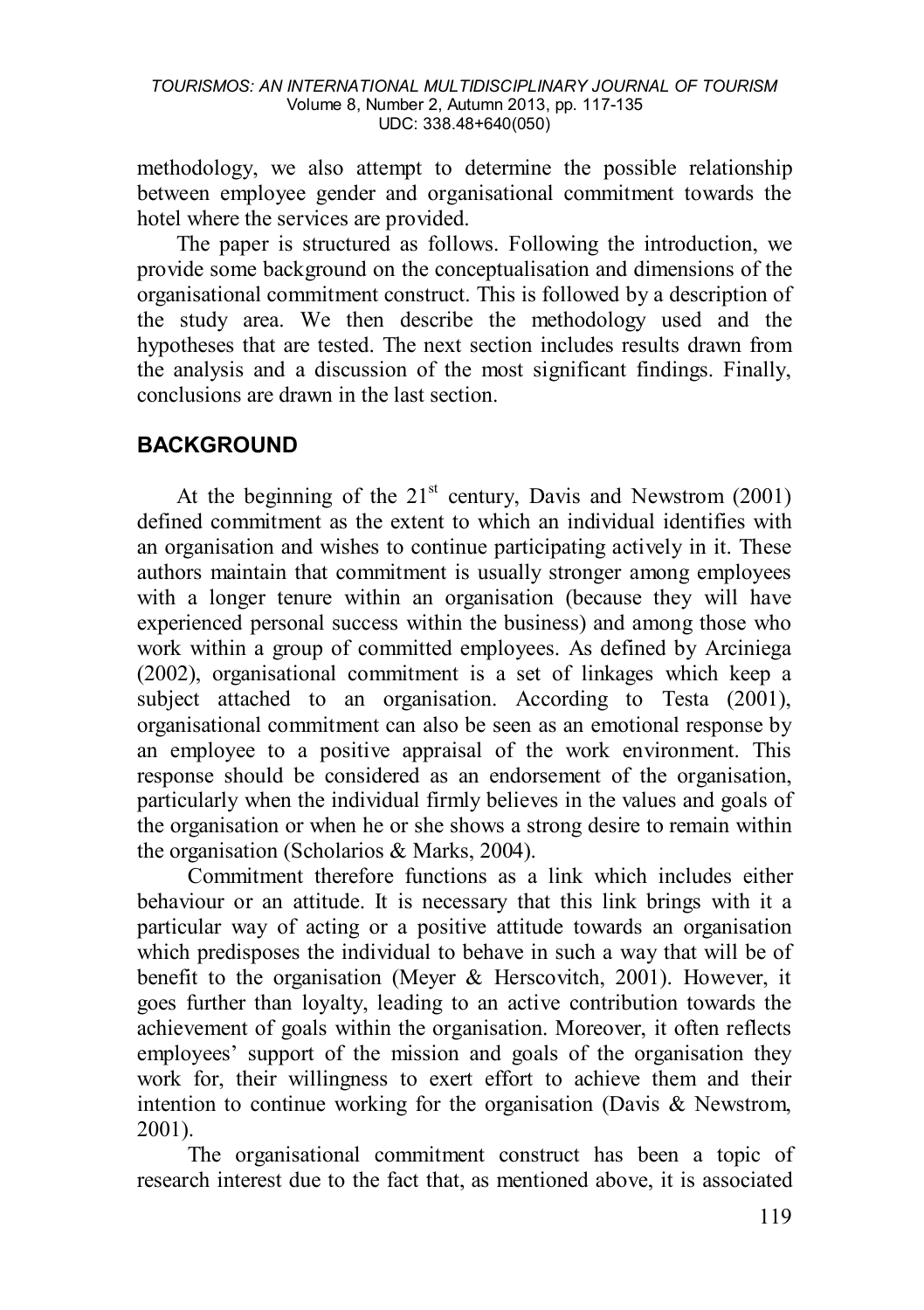with many of the main factors inherent to the success of a business such as performance, absenteeism, employee turnover, and quality of working life (Porter et al., 1974; Mowday et al., 1982; Reichers, 1985; Griffin & Baterman, 1986; Mathieu & Zajac, 1990; Meyer & Allen, 1991; Salvador, 2005, among others). This study of organisational commitment has mainly been marked by its multidisciplinary nature, which has led to it being defined, measured and studied in various ways over the years.

 It can be said that the origins of research into commitment under the umbrella of organisational behaviour can be found primarily in the work of Porter and colleagues (Porter et al., 1974; Mowday et al., 1982). In the 1980s, after nearly a decade of research into the topic, Mowday et al. (1982) published a study which has become a clear point of reference for the academic community. In their research, Mowday et al. (1982: 27) define organisational commitment as "the relative strength of an individual's identification with and involvement in a particular organisation". With regards to developing a model of organisational commitment, this has traditionally revolved around either a onedimensional or multi-dimensional approach. In the case of the former, the model developed by Porter et al. (1974) is noteworthy. Despite the authors' three-dimensional definition of commitment, they treat the construct as being one dimensional. Reaching a consensus on how to model organisational commitment is an incredibly difficult task, even more so when trying to arrive at a multidisciplinary theoretical framework. Nevertheless, the bulk of current research accepts and is based on the multi-dimensional model (Meyer et al., 2004) However, according to Meyer and Herscovitch (2001), there is also a lack of consensus about the multi-dimensional model originating from: differences between earlier one-dimensional concepts, studies carried out within a theoretical context, and some combination of these factors.

 Moreover, they understood the second component (continuance commitment) to be the need an individual has to remain with an organisation without necessarily having any emotional links to it. An individual with a high level of continuance commitment perceives staying with the organisation as a necessity. This need is borne of individuals' binding choices (McGee & Ford, 1987) which lead them to a situation where the costs associated with leaving the organisation are perceived as greater than the costs of staying. These binding costs arise for various reasons. For example, they might be linked to the sacrifices already made to remain with the organisation and those which arise from the lack of alternatives to the current organisation. To summarise, this dimension is related to the threat of loss as a factor inciting a person to commit to the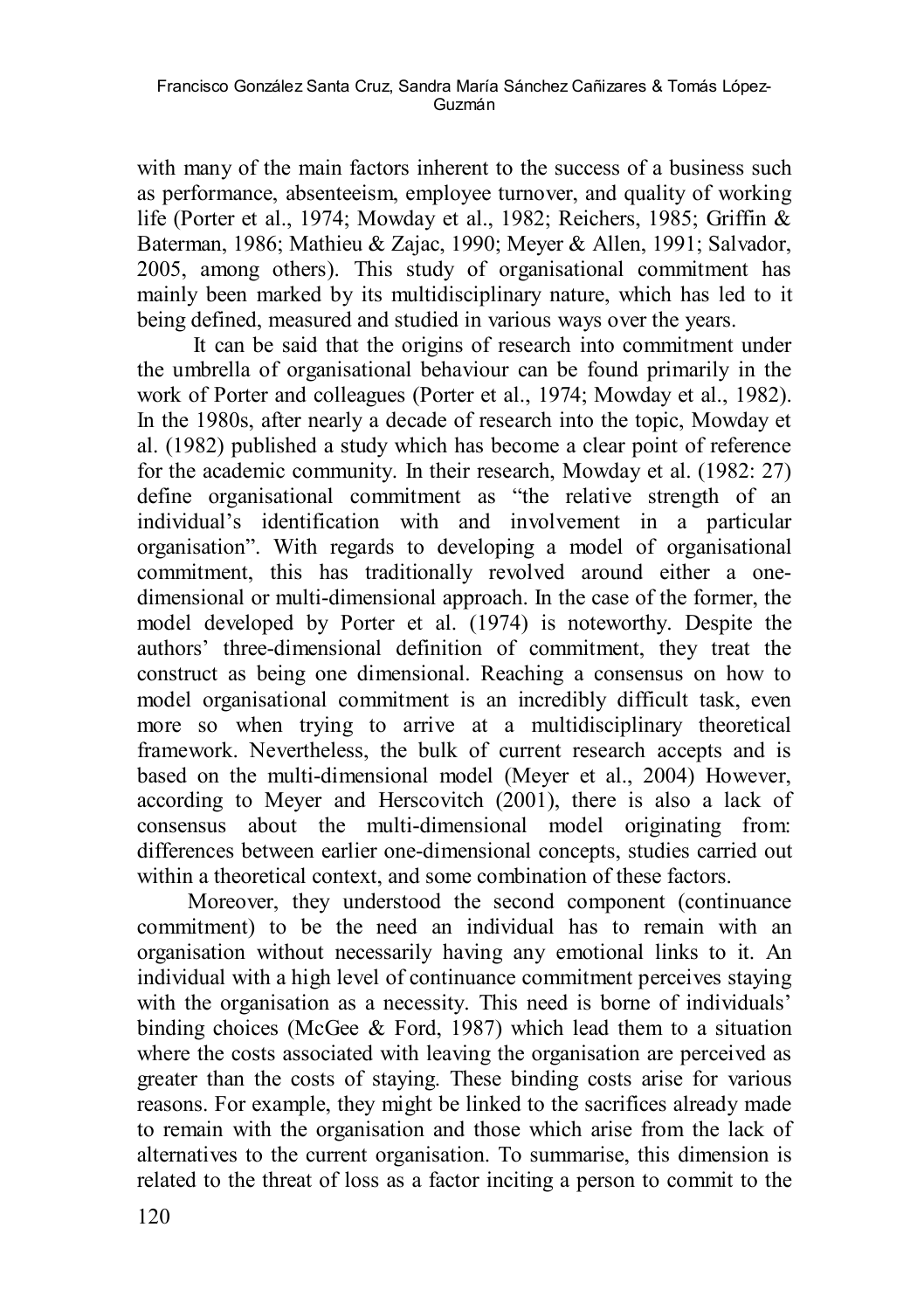organisation. This may be a result of the direct threat of loss (i.e., the value they attach to their current post) or by the indirect threat of loss (i.e., the lack of alternatives to change or improve upon the circumstances relative to their current job).

It is also important to point out that managers who design and implement strategies within the hotel sector must evaluate and ascertain which factors (i.e., the work environment, working conditions, professional training and development, supervision, pay policies, working status, etc.) play an important role in providing what employees expect from employment (Lee & Way, 2010; Kutanls et al., 2012). In having an understanding of these factors, organisations can develop the appropriate human resource policies which will make it possible to achieve the organisational commitment of their employees. To move closer to this objective, this study reflects upon the importance of certain variables inherent to the job position and attempts to demonstrate that these variables have repercussions on commitment.

### **DESCRIPTION OF STUDY AREA**

Spain, as a whole, can be considered one of the premier tourist destinations worldwide given the number of tourist arrivals and tourism expenditure. In 2012, a total of 57.7 million international tourists came to Spain, which represents a year-on-year increase of 1.8% or one million more tourists over 2011 (National Statistics Institute –NSI-, 2013a). In 2012, a total of 982,109 tourists visited Cordoba.

The hotel sector of Cordoba plays a key role in the socioeconomic development of the province due mainly to the sector's dynamic nature and its ability to create employment. This is significant within an environment of widespread crisis. Indeed, according to the Working Population Survey 2013 (NSI, 2013b) unemployment in the province reached extremely worrying levels in the third quarter of 2013, with 37.16% of the population unemployed (adults aged 16 and over). The hotel sector, however, is maintaining its levels of employment. These data confirm that the hotel sector is very strong: employment growth is good during growth periods in the economic cycle, while the sector is highly resistant to times of economic recession as it maintains and even improves levels of employment. In order to attain these positive figures, Cordoba has differentiated its tourism offering by investing in quality cultural and rural tourism services. The main data on the hotel sector of the province of Cordoba are shown in Table 1.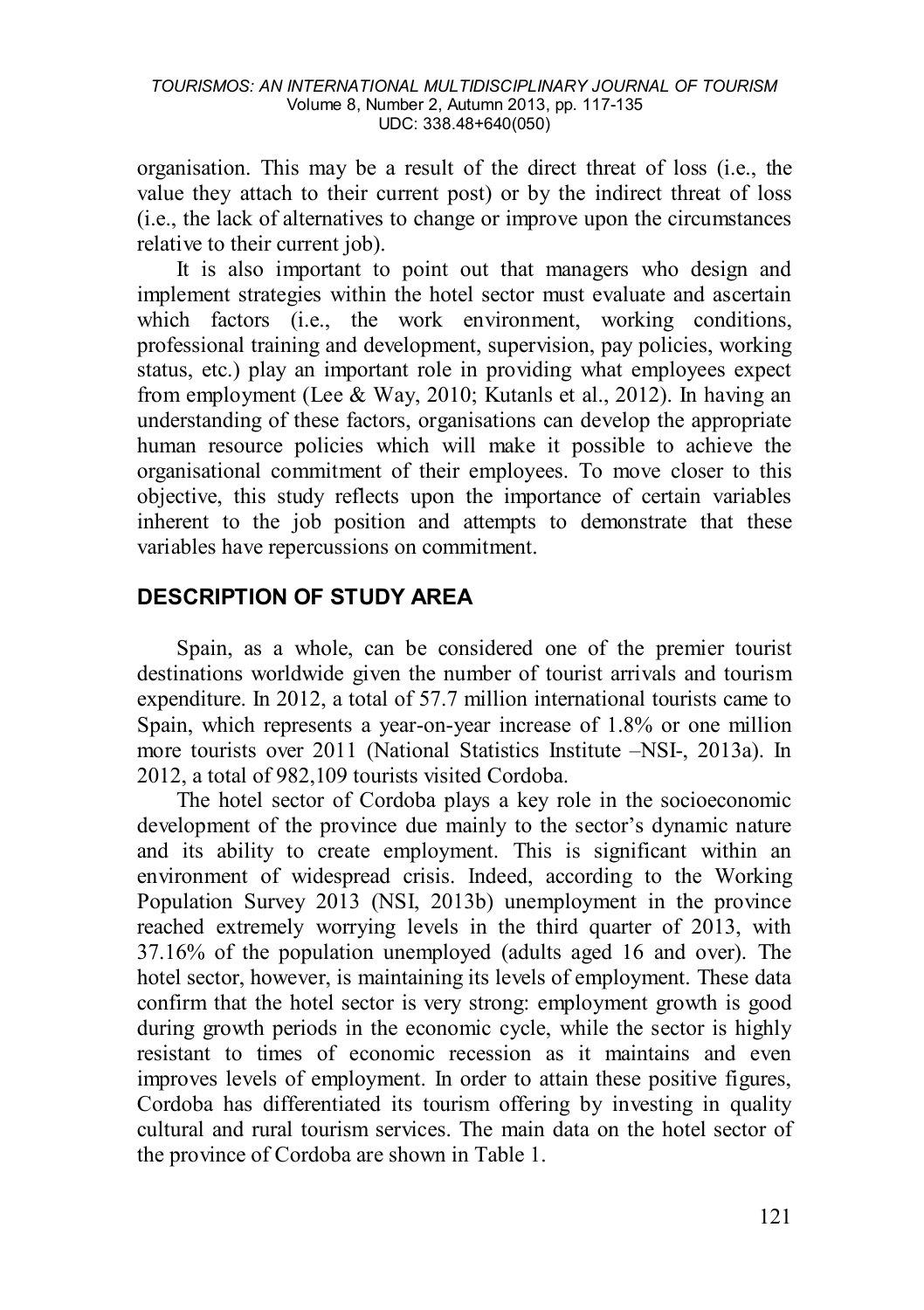| <b>Hotel Category</b> | <b>Number</b><br>of Hotels | <b>Rooms</b> | <b>Staff</b> |
|-----------------------|----------------------------|--------------|--------------|
| Five star             | 3                          | 284          | 65           |
| Four star             | 17                         | 2,271        | 506          |
| Three star            | 23                         | 1,818        | 283          |
| Two star              | 27                         | 1,365        | 135          |
| One star              | 17                         | 877          | 85           |
| <b>TOTAL</b>          | 87                         | 6,615        | 1,074        |

**Table 1** Key figures for the hotel sector in Cordoba. Year 2012

*Source: NSI (2013a)*

### **METHODOLOGY**

The fieldwork was carried out from April to October 2010. After considering the use of personal interviews, telephone surveys, and other survey instruments, a written questionnaire was considered to be the most appropriate survey methodology. The questionnaire included various sections, but for the purposes of this study the section referring to the "General vision of organisational commitment" is the most important. The questionnaire was developed based on the well-known Organisational Commitment Questionnaire (OCQ) of Porter et al. (1974). In the first phase of the survey, a personal telephone call was made to hotel managers, in which the project was presented and their collaboration was requested. *In situ* meetings were arranged in order to explain the main objectives of the project and distribute the questionnaires and blank envelopes.

The widespread use of this instrument among the scientific community studying organisational commitment is attributable to its sound psychometric properties. The OCQ consists of 15 items in which respondents are asked to indicate their level of agreement or disagreement with the items on a five-point Likert scale. The scores obtained from the responses are added up and a mean score is calculated. The higher the mean score, the higher the individual's organisational commitment. The research specifications of the fieldwork are shown in Table 2.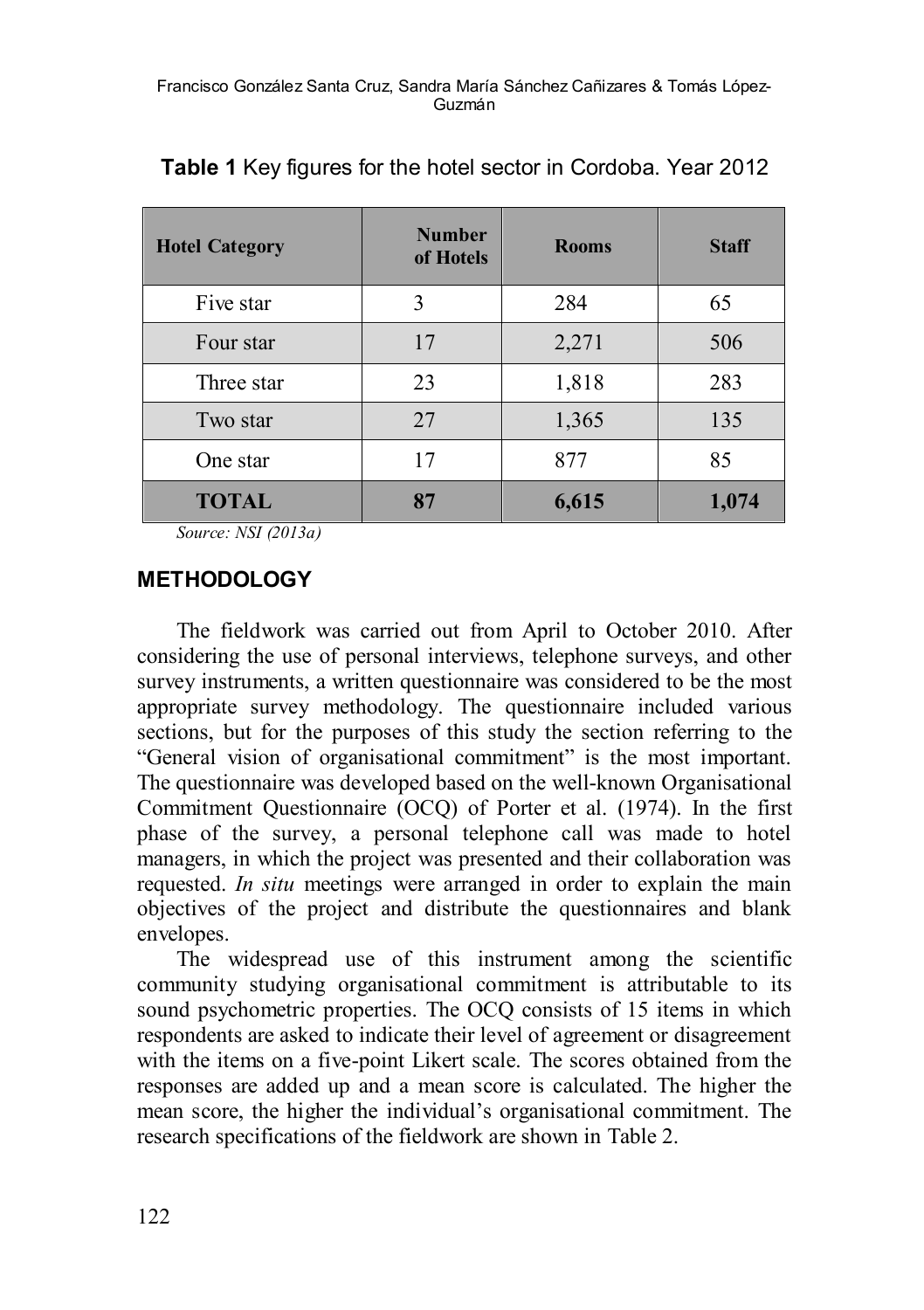| <b>Geographical scope</b>     | Province of Cordoba                          |  |
|-------------------------------|----------------------------------------------|--|
| <b>Target population</b>      | Hotel staff                                  |  |
| <b>Population size</b>        | 1,074 employees from 87 hotels               |  |
| <b>Measurement instrument</b> | Structured and closed-ended<br>questionnaire |  |
| Sample size                   | 585 respondents                              |  |
| <b>Response rate</b>          | 54%                                          |  |
| Error                         | 2.735%                                       |  |
| Data gathering period         | April-October 2010                           |  |

### **Table 2** Research specifications of fieldwork

The SPSS 15.0 software package and two groups of statistical techniques were used for processing the data. The basic data for the study was obtained by means of a descriptive statistical analysis technique, while analysis of variance (ANOVA) and multiple regression were used to test the hypotheses on organisational commitment and identify potential relationships between the independent variables and the construct.

The hypotheses that we aim to test are put forward and described below:

Hypothesis 1. There is no difference in level of organisational commitment between genders.

This hypothesis is in line with the literature on the most common job roles and those specific to the hotel sector (Aranya et al., 1986; Jacobsen, 2000).

Hypothesis 2. Organisational commitment is lower among part-time employees.

Some studies (Ross & Wright, 1998; Van Dyne & Eng, 1998; Sinclair et al., 1999) conclude that part-time employees show a lower level of organisational commitment. The above hypothesis also takes into account the logic arising from theories of partial inclusion and social exchange.

Hypothesis 3. Permanent employees are more committed.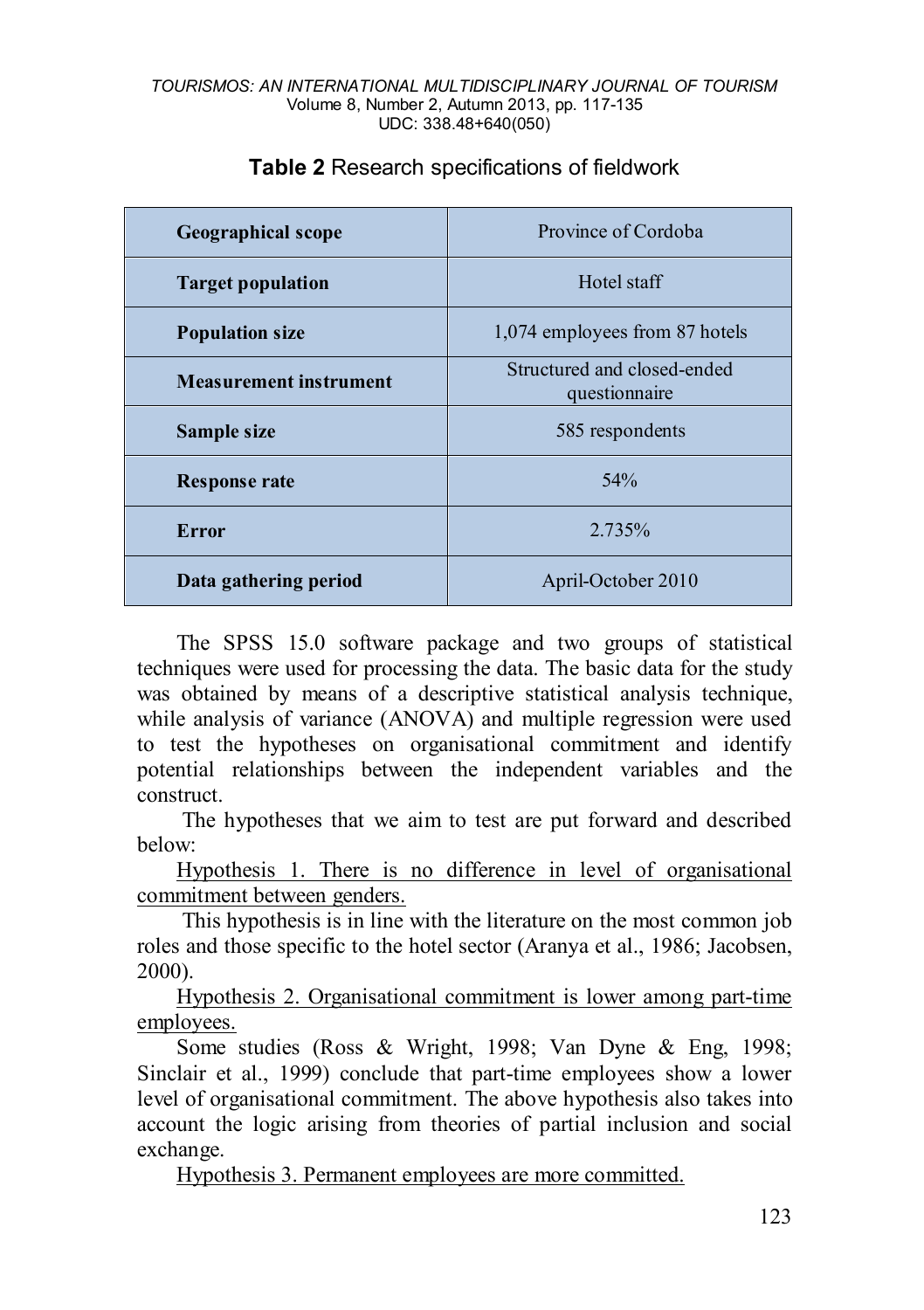This hypothesis suggests the existence of a direct relationship between job security derived from permanent or indefinite contracts and employees' organisational commitment resulting from a greater emotional attachment to the organisation (Arnold & Feldman, 1982; Greenhalgh & Rosenblatt, 1984; Ashford et al., 1989; Van Dyne & Eng, 1998, Buonocuore, 2010).

Hypothesis 4. Greater family dependence on income leads to higher commitment.

Several authors (Mathieu & Zajac, 1990; Dunham et al., 1994; Mueller et al., 1994; Kim et al., 1996; Lam et al., 2001, among others) have reported that that there is a positive relationship between organisational commitment and relative income. However, the main difficulty lies in measuring the relationship. This hypothesis proposes the existence of a direct relationship between family dependence on income and level of commitment.

Hypothesis 5. Commitment increases with length of service.

This hypothesis has been put forward based on the assumption that length of service is a fundamental factor of socialisation within the company. Despite there being no clear line of investigation within the scientific research, the most recent studies are inclined to suggest a positive relationship between length of service and organisational commitment (Morris & Sherman, 1981; Sarker et al., 2003; Kim & Rowley, 2005, among others).

## **RESULTS AND DISCUSSION**

Table 3 shows the main socio-professional variables of the respondents surveyed.

Table 3 shows that most workers earn between  $\epsilon$ 750 and  $\epsilon$ 1,500 per month and that many of them have full-time, permanent contracts. The table also shows that length of service (almost 7 years on average) is an important variable in determining job stability and providing employees opportunities for career growth and development.

Some conclusions can be drawn from Table 4 regarding employees' organisational commitment in the hotel sector of Cordoba and its relationship with the variables studied. The idea is that these results can aid hotel directors and managers to manage their human resources more efficiently and gain a better understanding of the principal factors which influence the commitment levels of the individuals they employ.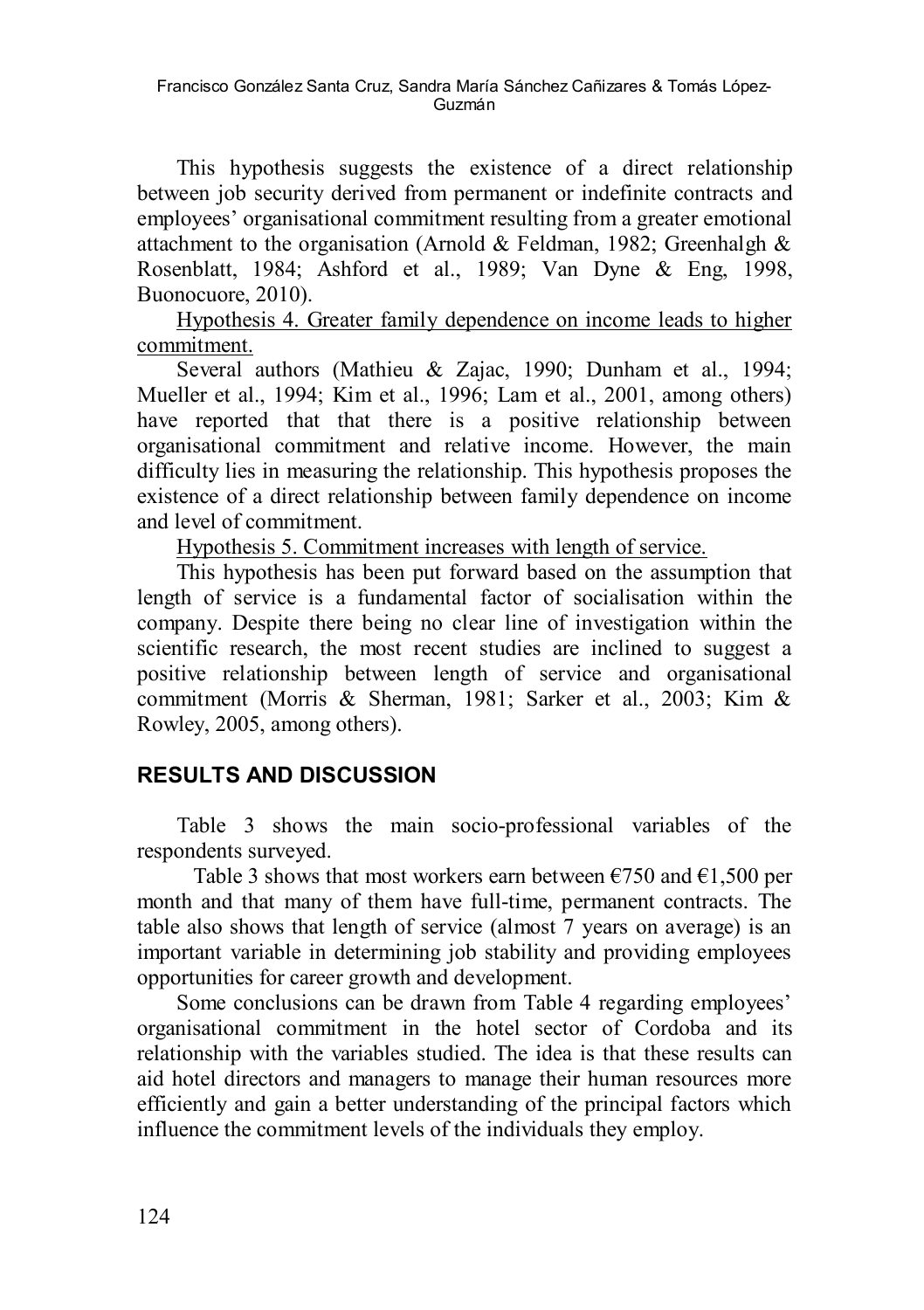| Variables                    |                            |          |
|------------------------------|----------------------------|----------|
| Salary                       | Less than $€500$           | $2.9\%$  |
| $(\epsilon$ /month)          | $€500-€750$                | $9.0\%$  |
| $(N=579)$                    | €750-€1,000                | $40.5\%$ |
|                              | €1,000- $€1,500$           | 42.3%    |
|                              | €1,500-€2,500              | $4.3\%$  |
|                              | More than $\epsilon$ 2,500 | $1.0\%$  |
| Type of contract             | Permanent                  | 65.6%    |
| $(N=577)$                    | Temporary                  | 34.4%    |
| Working hours                | Full time                  | 80.0%    |
| $(N=541)$                    | Part-time                  | 20.0%    |
| Average length of service at |                            |          |
| the hotel (years)            |                            | 6.70     |

### **Table 3** Socio-professional variables

Table 5 shows the scores of the items on the questionnaire relating to organisational commitment. The data contained in the table highlight one of the main problems affecting the Spanish economy in general and the services sector in particular, namely the lack of flexibility among the workforce to adapt to new stages of the economic cycle. Therefore, incentivising measures need to be put in place in order to support functional (and geographical) mobility. The aim is that when the overall economic situation takes the 'recession' route, the quantitative workforce of businesses must not only adapt to the changing circumstances by reducing staff numbers (as is currently happening, unfortunately), but also through an appropriate functional mobility policy (flexibility) which allows employment to be maintained.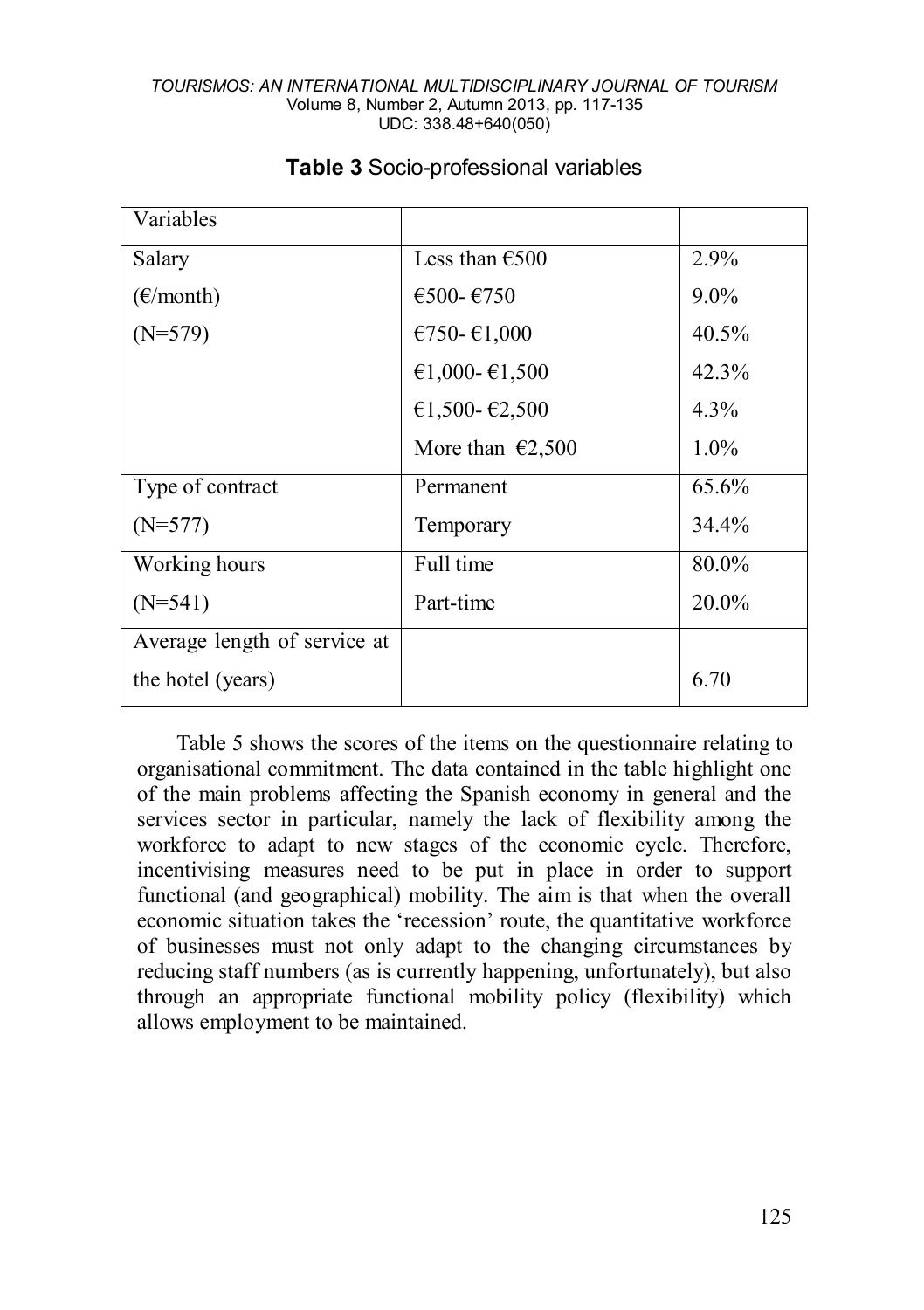#### Francisco González Santa Cruz, Sandra María Sánchez Cañizares & Tomás López-Guzmán

| Variables             | Category        | Commitment | F            |  |
|-----------------------|-----------------|------------|--------------|--|
|                       |                 | (mean)     | (p-value)    |  |
| Gender                | Male            | 3.74       | 0.378        |  |
|                       | Female          | 3.70       | (0.539)      |  |
| Family dependence     | Less than 40%   | 3.61       |              |  |
| on income             | 40%-75%         | 3.69       | 32.309       |  |
|                       | More than $75%$ | 3.78       | (0.100)      |  |
| Working hours         | Full-time       | 3.70       | 0.631        |  |
|                       | Part-time       | 3.75       | (0.427)      |  |
| Department            | Administration  | 3.71       |              |  |
|                       | Accounts        | 3.45       |              |  |
|                       | Restaurant      | 3.73       |              |  |
|                       | Reception       | 3.60       |              |  |
|                       | Maintenance     | 3.78       | 1.687        |  |
|                       | Housekeeping    | 3.84       | $(0.099)$ ** |  |
|                       | Kitchen         | 3.73       |              |  |
|                       | Management      | 4.03       |              |  |
|                       | Others          | 3.67       |              |  |
| Hotel category        | One star        | 3.71       |              |  |
|                       | Two star        | 3.45       |              |  |
|                       | Three star      | 3.73       | 6.219        |  |
|                       | Four star       | 3.60       | $(0.000)*$   |  |
|                       | Five star       | 3.78       |              |  |
| Type of contract      | Permanent       | 3.80       | 10.519       |  |
|                       | Temporary       | 3.60       | $(0.001)*$   |  |
|                       | Less than 10    | 3.70       |              |  |
| Length of service (in | $10 - 20$       | 3.79       | 0.435        |  |
| years)                | $20 - 30$       | 3.61       | (0.728)      |  |
|                       | More than 30    | 3.76       |              |  |

### **Table 4** Mean differences and ANOVA

*\*Significant at the 5% level; \*\* Significant at the 10% level*

This need is even more pressing, if possible, within the hotel sector given that it is a business environment which suffers from additional difficulties, particularly in terms of human resource planning (quantitatively in terms of numbers of employees and qualitatively in terms of the necessary skills) as a result of the instability and seasonality of demand. There is no doubt that if the sector wishes to move towards so-called '*flexicurity*' (flexibility and job security), it will have to develop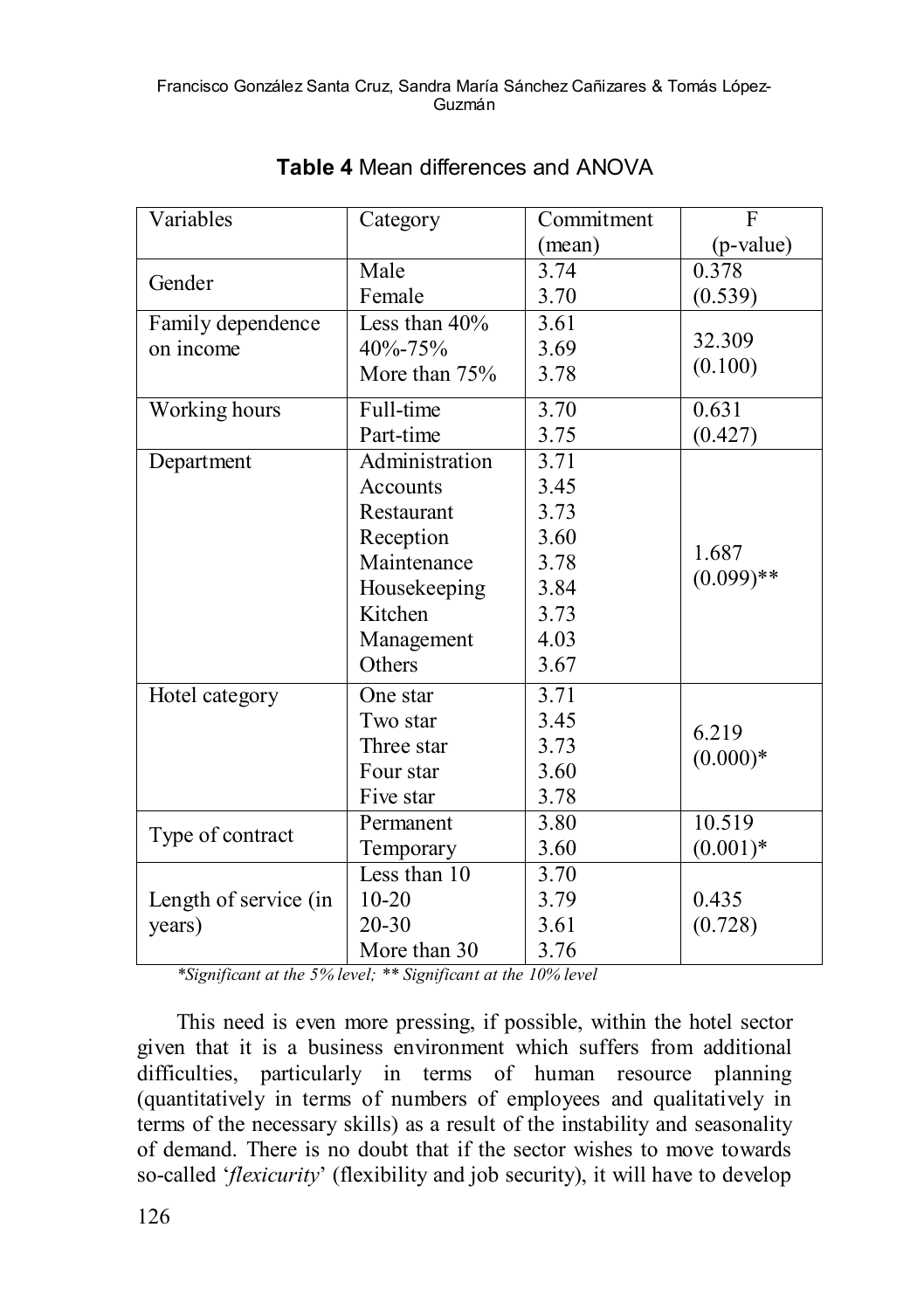policies which make this very modern and important facet attractive to employees as a means of guaranteeing improved productivity and competitiveness among the organisations operating in the sector. Indeed, European institutions are calling for this route to be followed in various productive sectors of the Spanish economy.

## **Table 5** Scores on items relating to organisational commitment

| I am willing to put in a great deal of effort in order to help this<br>organisation be successful |      |  |
|---------------------------------------------------------------------------------------------------|------|--|
| Deciding to work for this organisation was a definite mistake                                     |      |  |
| on my part $(R)$                                                                                  |      |  |
| I really care about the fate of this organisation                                                 |      |  |
| I feel very little loyalty to this organisation (R)                                               |      |  |
| I am proud to tell others that I am part of this organisation                                     | 4.03 |  |
| There's not much to be gained by sticking with this<br>organisation indefinitely (R)              |      |  |
| I talk up this organisation to my friends as a great organisation                                 | 3.87 |  |
| to work for                                                                                       |      |  |
| It would take very little change in my present circumstances to                                   | 3.81 |  |
| cause me to leave this organisation (R)                                                           |      |  |
| I am extremely glad that I chose this organisation to work for                                    |      |  |
| over others I was considering at the time I joined                                                |      |  |
| I find that my values and the organisation's values are very                                      |      |  |
| similar                                                                                           |      |  |
| For me, this is the best of all possible organisations to work                                    | 3.49 |  |
| for                                                                                               | 3.43 |  |
| This organisation really inspires the very best in me in terms                                    |      |  |
| of job performance                                                                                |      |  |
| I often find it difficult to agree with this organisation's                                       | 3.19 |  |
| policies on important matters relating to its employees (R)                                       |      |  |
| I would accept almost any type of job assignment in order to                                      |      |  |
| keep working for this organisation                                                                |      |  |
| I could just as well be working for a different organisation as                                   |      |  |
| long as the type of work was similar (R)                                                          |      |  |
| Total mean organisational commitment                                                              |      |  |

*(R) is the inverse transformation of the scores as the items included a negative rather than an affirmative statement.* 

Multiple regression analysis was performed to determine a possible relationship between the independent variables (predictor and explanatory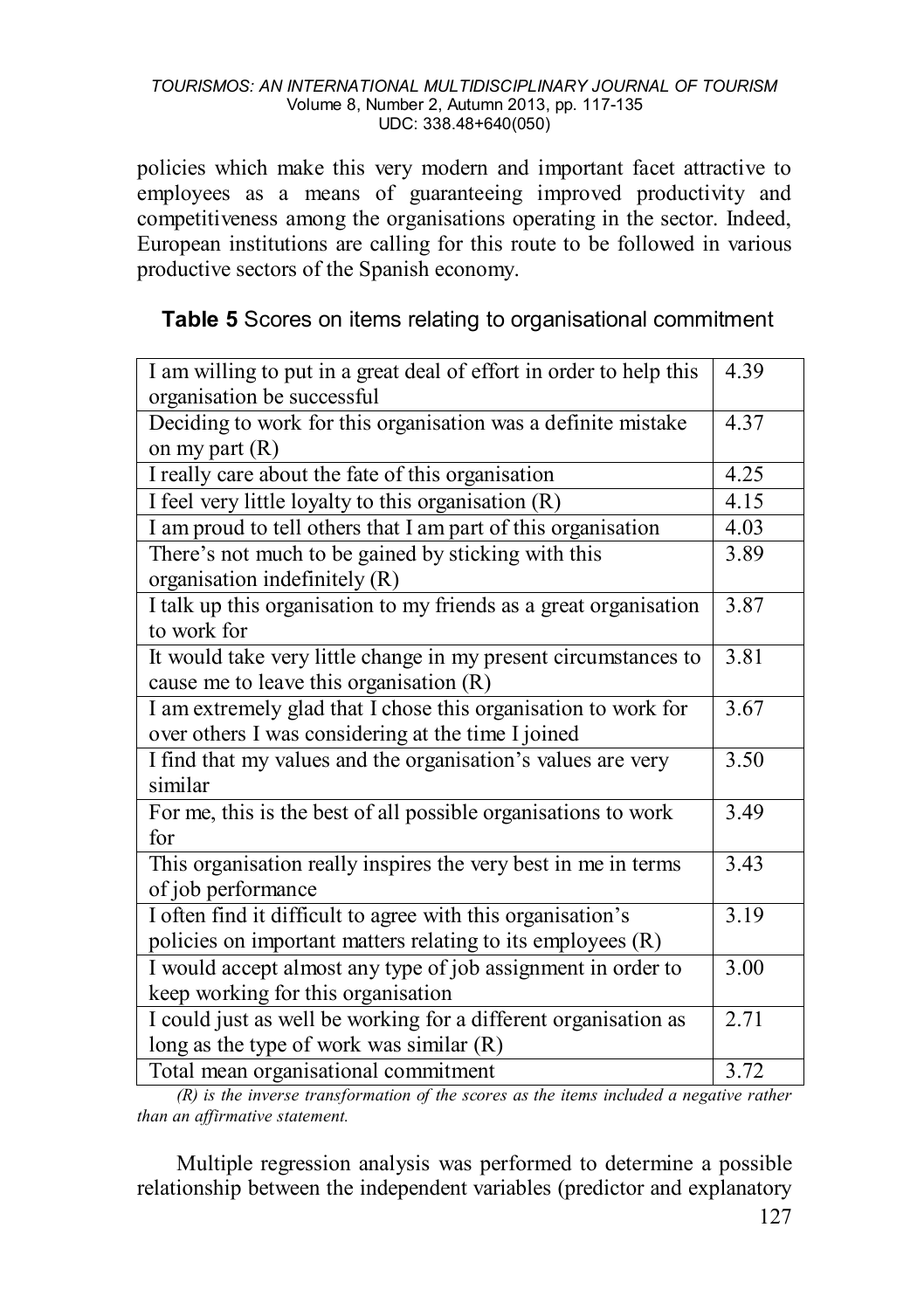variables) and the dependent variable (criterion, explained or response variables), which in this case is mean organisational commitment. The multiple regression analysis is presented in Table 6. The independent variables were coded as follows:

- Family dependence (a continuous variable which refers to the percentage of total family income that is dependent upon the hotel employee's income)
- Type of contract (0-temporary, 1-permanent)
- Working hours (0-part time, 1-full time)
- Length of service (a continuous variable which measures the number of years an individual has worked in the hotel sector)
- Gender (0- male, and 1-female)

|                   | B           |       |          |              |
|-------------------|-------------|-------|----------|--------------|
| <b>VARIABLE</b>   | coefficient | Error | t value  | Significance |
| Family            |             |       |          |              |
| dependence        | 0.059       | 0.044 | 1.337    | 0.182        |
| Type of contract  | 0.340       | 0.076 | 4.461    | $0.000*$     |
| Working hours     | $-0.233$    | 0.089 | $-2.607$ | $0.009*$     |
| Length of service |             |       |          |              |
| (years)           | 0.000       | 0.000 | $-0.594$ | 0.553        |
| Gender            | $-0.012$    | 0.066 | $-0.174$ | 0.862        |
| Constant          | 3.551       | 0.120 | 29.486   | 0.000        |

### **Table 6** Multiple regression analysis

*\*Significant at the 5% level*

*The R-squared value shows a goodness of fit of 42%*

In what follows the five hypotheses regarding the dependent variable 'organisational commitment' are accepted or rejected based on the results of the ANOVA and multiple regression tests.

Hypothesis 1. There is no difference in level of organisational commitment between genders.

Both the ANOVA test and the multiple regression analysis showed that there was not a significant difference in means between commitment and gender. The multiple regression analysis also yielded a negative coefficient (-0.012). Therefore, it can be concluded that there is no relationship between level of organisational commitment and gender and the hypothesis is accepted.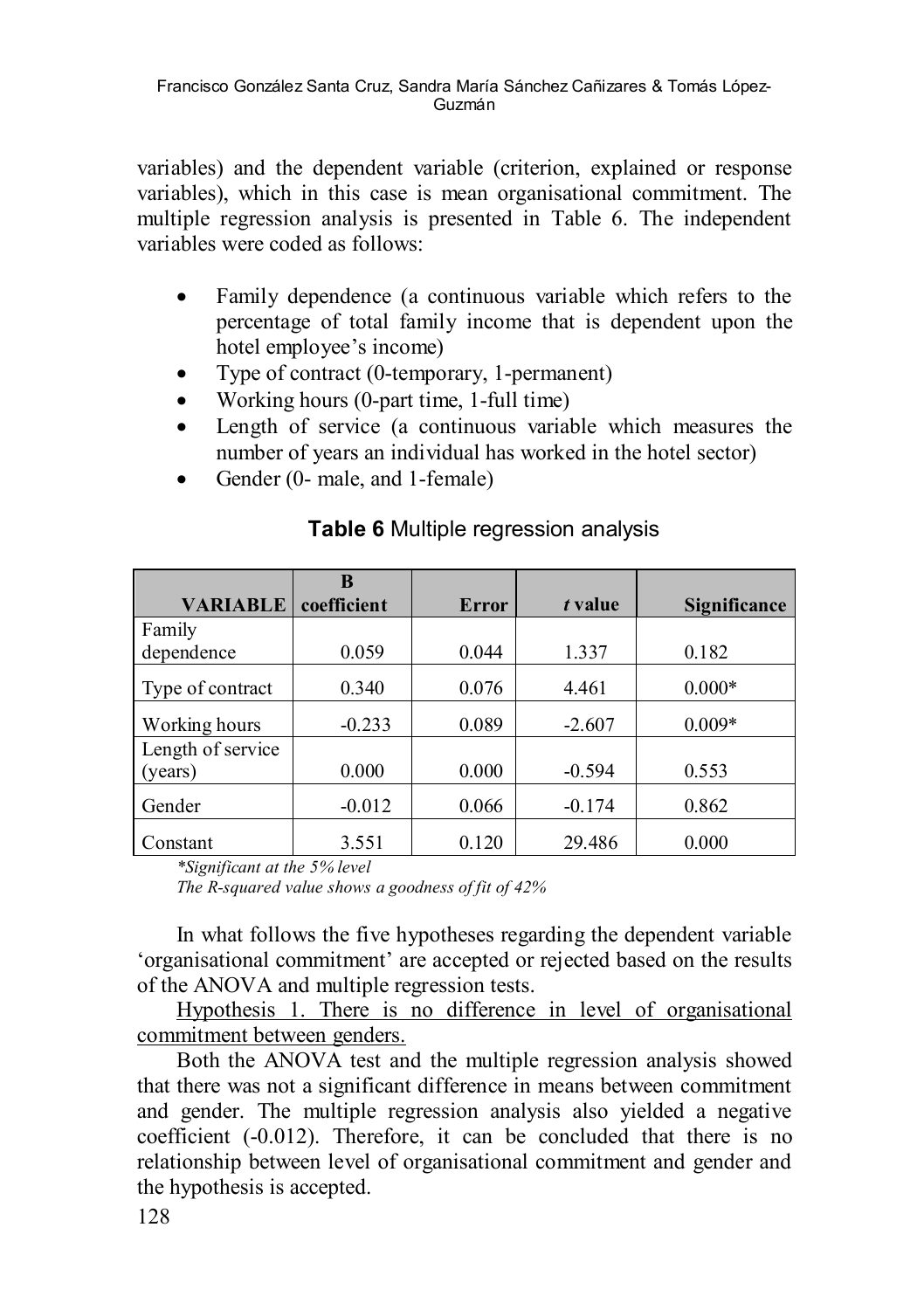Hypothesis 2. Organisational commitment is lower among part-time employees.

The results of the ANOVA test showed no statistical significance for the difference in means between organisational commitment and the two categories of the variable 'working hours' (part-time and full-time). Nevertheless, the multiple regression analysis showed a negative (in favour of those hired on a part-time basis) and significant coefficient, thus rejecting the independence of both variables. The hypothesis is therefore rejected and it cannot be stated that more working hours increases organisational commitment. In fact, and in line with Still (1983) and Thorsteinson (2003), the opposite occurs.

Hypothesis 3. Permanent employees are more committed.

The ANOVA test showed that the difference in means between type of contract and organisational commitment is statistically significant. The multiple regression analysis confirms this result as the coefficient is positive and significant (coded as  $0 =$  temporary contract,  $1 =$  permanent contract) and rejects the independence of the variables, thus indicating a greater level of commitment among employees with permanent contracts in line with Greenhalgh and Rosenblatt (1984) and Nikolaou et al. (2005). This hypothesis is therefore accepted.

Hypothesis 4. Greater family dependence on income leads to higher commitment.

The ANOVA test showed that the relationship between family dependence on income (a concept similar to relative income) and organisational commitment is increasing, with a difference in means that is significant at the 10% level. The multiple regression analysis, however, showed a positive coefficient but no statistical significance. Therefore, the hypothesis is rejected.

Hypothesis 5. Commitment increases with length of service.

A clear trend was not found for the relationship between organisational commitment and length of service. Although organisational commitment increases marginally from the time the employee joins the company until reaching 20 years of service, it then decreases and does not return to previous levels until reaching 30 years of service with the company. This initial conclusion is also confirmed by the ANOVA test, which showed no statistical significance for the difference in means between organisational commitment and length of service. The multiple regression analysis showed a neutral and non-significant coefficient, thus suggesting that a shorter or longer length of service does not reduce or increase the level of commitment. Therefore, the hypothesis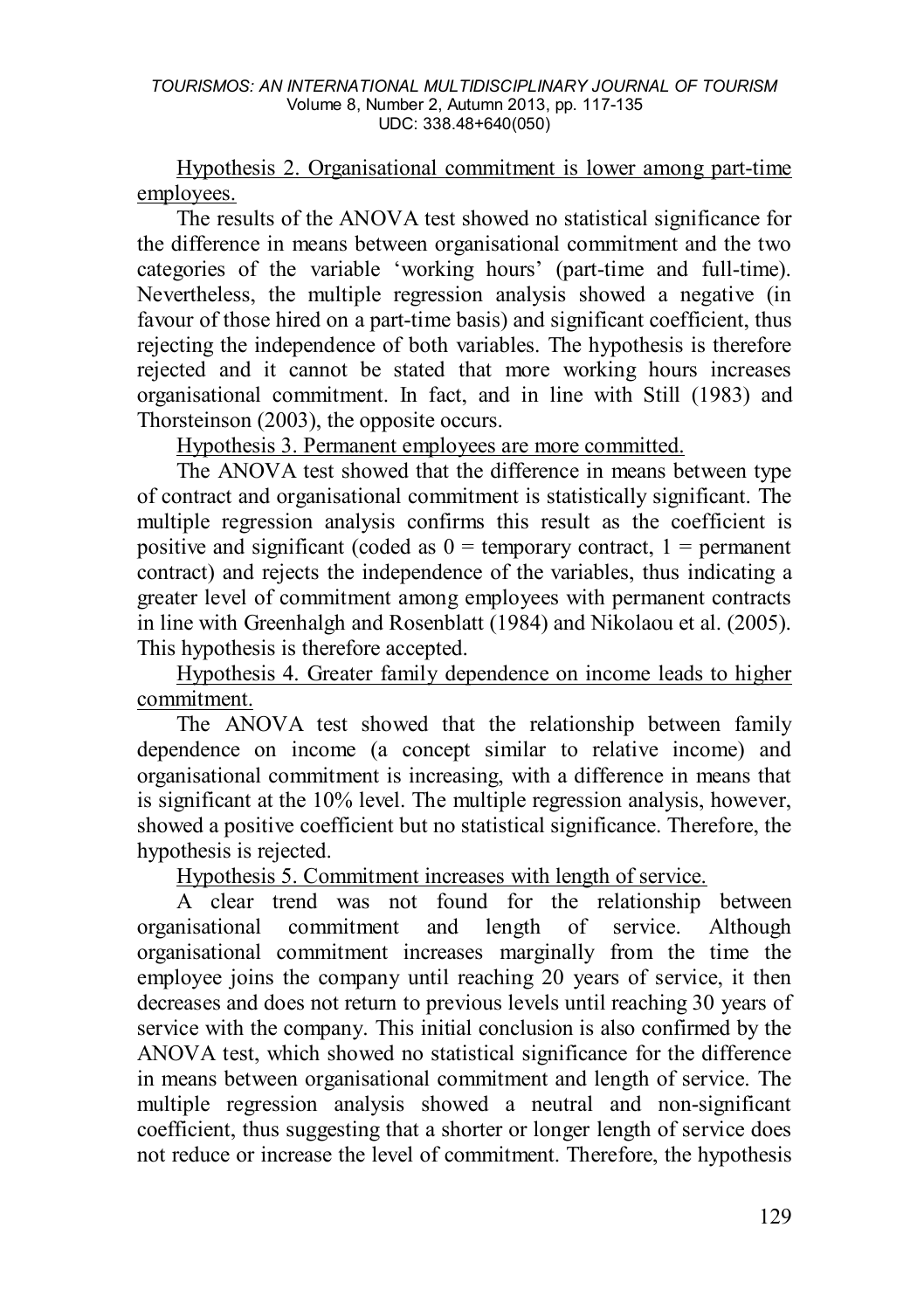that commitment increases with length of service must be rejected as in Sarker et al. (2003).

## **CONCLUSIONS**

In recent decades, companies in general have come to view their intellectual capital, which primarily comprises human resources, as cornerstone to ensuring quality services for increasingly demanding customers. This is of even greater importance in the hotel sector where contact between employees and customers are particularly intense. Furthermore, customer satisfaction with their hotel stay largely depends on the service and attention customers they receive from hotel employees. However, to ensure that hotel employees provide a quality service, they must feel satisfied with their work and be committed to the hotel that employs them. Hotels whose employees are committed to the company's organisational culture and strategic business goals will no doubt achieve a sustainable competitive advantage over time.

Based on the fieldwork, we have identified the relationships between organisational commitment and some of the most important variables related to the job, such as working hours (part time or full time), type of contract (permanent or temporary), length of service, the degree of family dependence on the income earned, and an individual or personal variable of importance in the sector, namely the gender of the employee (given the large presence of females in the sector). Understanding these relationships could be of aid to hotel managers in managing human resources more efficiently through the implementation of specific job practices and policies that foster the organisational commitment of their employees.

The results of the analyses for the hotel sector in Cordoba (Spain) have shown that despite what is generally believed in the sector, hotel employment is quite stable over time, with many workers employed full time and earning an average salary of between  $\epsilon$ 750 and  $\epsilon$ 1,500, which must be analyzed taking into account that 20% of workers have a parttime contract. The results have also shown that the mean organisational commitment of hotel employees is 3.72 (out of 5), indicating that they have a medium to high level of commitment. This suggests that hotel managers are managing their human resources in an appropriate manner and fostering job motivation and job satisfaction, which although more temporary in nature, translates into a stable level of organisational commitment over time.

The hypotheses tests did not reveal a relationship between employee gender and organisational commitment; a surprising finding in a sector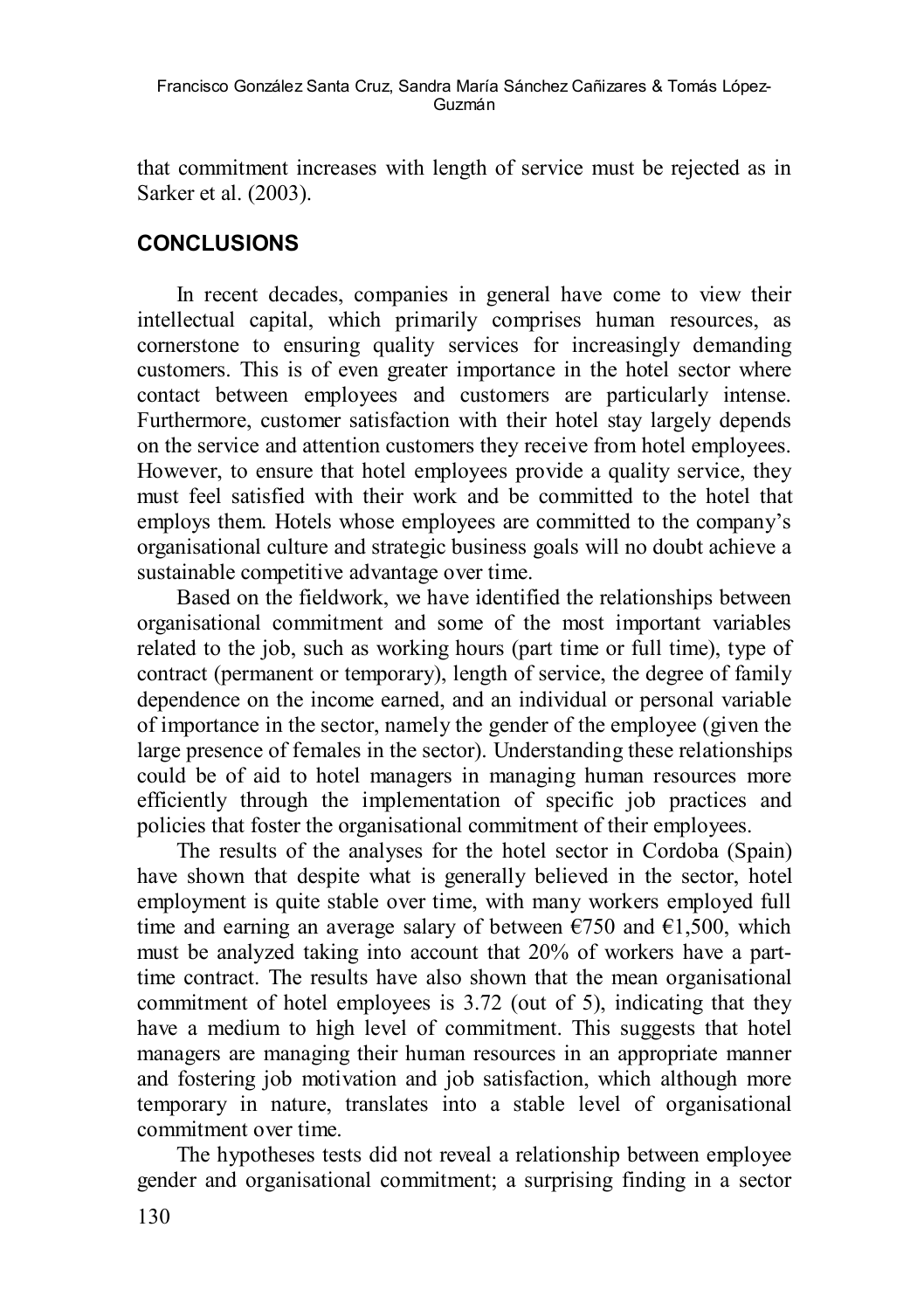that employees a large number of women. As regards the job-related variables, we found that stable employment results in a significant level of organisational commitment. This could be considered a logical result given that employees with a permanent contract enjoy greater job security, and hence feel greater affective loyalty towards the company. Hotel managers should reflect upon this as they too often string together precarious temporary contracts, thereby reducing the job commitment of employees who have contracts of this type. The results of the statistical analyses did not reveal a significant relationship between organisational commitment and working hours, length of service or family dependence on the income earned.

Future lines of research could be aimed at a more in-depth study of the relationship between organisational commitment and effective client orientation to measure the results achieved with the development of this construct. In this sense, it would be convenient to promote the use of quality circles to engage employees in assessing work-related issues, proposing strategies of action and finding solutions with a view to improving organisational commitment. Similarly, these future lines of research could also explore such as other aspects of human resource management, particularly with regard to more modern theories of motivation in order to verify the possible association between these attitudinal concepts.

#### **REFERENCES**

- Aranya, N.; Kushnir, T. & Valency, A. (1986). Organizational commitment in a male-dominated profession. *Human Relations*, Vol. 39, pp.433-448.
- Arciniega, L. (2002). *Organizational commitment Mexico How to make people put the shirt?* México, Limusa.
- Arnold, H.J. & Feldman, D.C. (1982). A multivariate analysis of the determinants of job turnover. *Journal of Applied Psychology*, Vol. 67, pp.350-360.
- Ashford, S.J., Lee, C. & Bobko, P. (1989). Content, causes and consequences of job insecurity: a theory-based measure and substantive test. *Academy of Management Journal*, Vol. 32, No.4, pp.803-820.
- Buonocuore, F. (2010). Contingent work in the hospitality industry: A mediating model of organizational attitudes. *Tourism Management*, Vol. 31, pp.378– 385
- Chiang, C. (2010). Perceived organizational change in the hotel industry: An implication of change scheme. *International Journal of Hospitality Management*, Vol. 29, pp.157–167
- Clark, A.E. (1996). Job satisfaction in Britain. *British Journal of Industrial Relations*, Vol. 34, pp.189-217.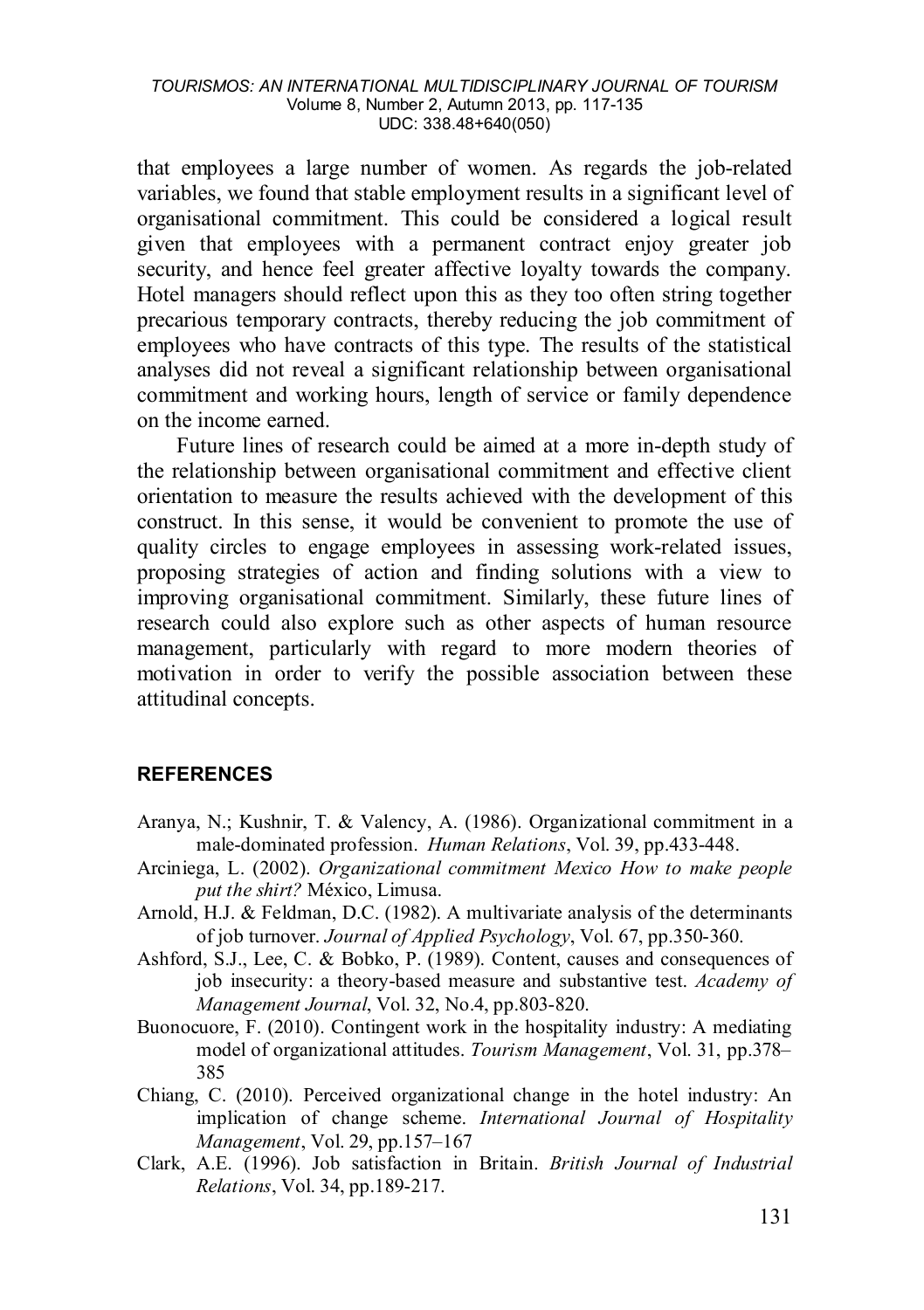- Davis, K. & Newstrom, J. (2001). *Human behavior at work*. Mexico, McGraw Hill.
- Dunham, R.B., Grube, J.A. & Castaneda, M.B. (1994). Organizational commitment: the utility o fan integrative definition, *Journal of Applied Psychology*, Vol. 79, pp. 370-380.
- Galup, S., Klein, G. & Jiang, J. (2008). The impacts of job characteristics on is employee satisfaction: a comparison between permanent and temporary employees. *Journal of Computer Information Systems*, Vol. 48, No.4, pp.58-68.
- Greenhalgh, L. & Rosenblatt, Z. (1984). Job insecurity: toward conceptual clarity. *Academy of Management Review*, Vol. 9, pp.438-448.
- Griffin, R.W. & Bateman, T.S. (1986). Job Satisfaction and Organizational Commitment. In C. L. Cooper and I. Robertson (Eds.). *International of Industrial and Organizational Psychology*, Chichester: Wiley & Sons, pp.99-102.
- Hartline, M.D., Wooldridge, B.R. & Jones, K.C. (2003). Guest Perception of Hotel Quality: Determining Employee Groups Count Most. *Cornell Hotel and Restaurant Administration Quarterly*, Vol. 54, pp.43-52.
- Hawkings, D.E. & Lee, Y.T. (1990). An empirical analysis of organizational commitment among American hotel sales and marketing professionals. *Hospitality Research Journal*, Vol. 14. No.2, pp.103-112
- International Labour Organization (2012). *Global Employment Trends 2012: Preventing a deeper jobs crisis*. Geneva, Publications Services ILO.
- Jacobsen, D.I. (2000). Managing increased part-time: does part-time work imply part-time commitment? *Managing Service Quality*, Vol. 10, pp.187-200.
- Kim, J.W. & Rowley, C. (2005). Employment commitment: a review of the background, determinants and theoretical perspectives. *Asia Pacific Business Review*, Vol. 11, pp.105-124.
- Kim, S.W., Price, J.L., Mueller, C.W. & Watson, T.W. (1996). The determinants of career intent among physicians at a U.S. Air Force hospital. *Human Relations*, Vol. 49, pp.947-975.
- Katsaros, K. & Tsirikas, A. (2012). Hotel mangers´s behaviour towards change uncertainty in Greece. *Tourismos: an international multidisciplinary Journal of Tourism*, Vol. 7, No.2, pp.359-379.
- Kutanls, R.O., Mescl, M., Comlekcl, I. & Sahln, O. (2012). Investigating hotel employee involvement in strategic human resources management. *Tourismos: an international multidisciplinary Journal of Tourism*, Vol. 7, No.1, pp.117-134.
- Lam, T.; Zhang, H. & Baum, T. (2001). An investigation of employees' job satisfaction: the case of hotels in Hong Kong. *Tourism Management*, Vol. 22, pp.157-165.
- Larson, P.D. & Sinha, A. (1995). The TQM Impact: A Study of Quality Manager's Perceptions. *Quality Management Journal*, Vol. 2, No.3, pp.53- 66.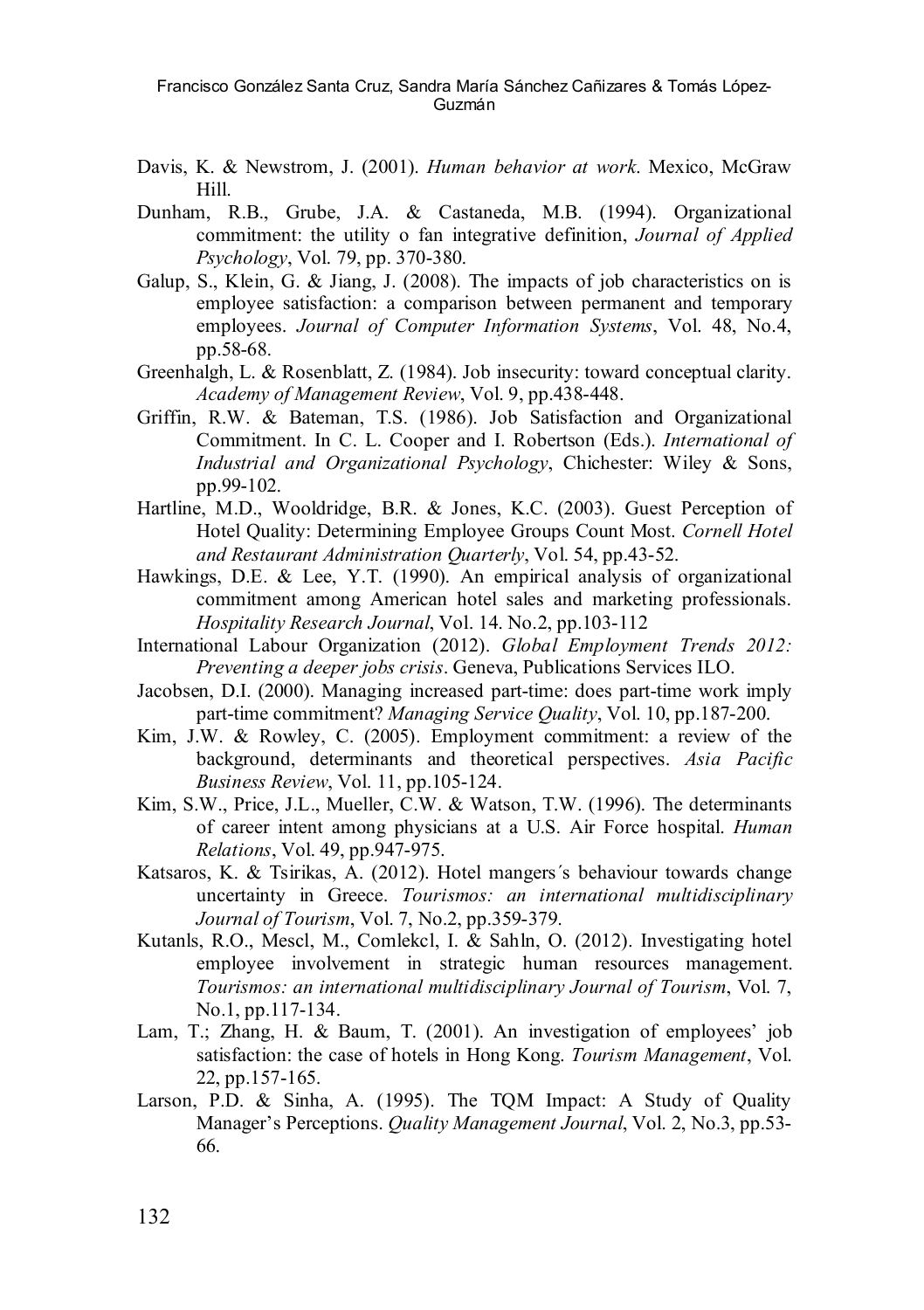- Lee, C. & Way, K. (2010). Individual employment characteristics of hotel employees that play a role in employee satisfaction and work retention. *International Journal of Hospitality Management*, Vol. 29, pp.344-353.
- Mathieu, J. E. & Zajac, D. M. (1990). A review and meta-analysis of the antecedents, correlates, and consequences of organizational commitment. *Psychological Bulletin*, Vol. 108, pp. 171-194.
- McGee, G. W. & Ford, R. C. (1987). Two (or more) dimensions of organizational commitment: re-examination of the affective and continuance commitment scales. *Journal of Applied Psychology*, Vol. 72, pp. 638-642.
- Meyer, J.P. & Allen, N.J. (1991). A three component conceptualization or organizational commitment. *Human Resource Management Review*, Vol. 1, pp.1-89.
- Meyer, J. P.; Beckert. E. & Vandenberghec, E. (2004). Employee commitment and motivation: a conceptual analysis and integrative model. *Journal of Applied Psychology*, Vol. 89, No.6, pp.991-1007.
- Meyer, J.P. & Herscovitch, L. (2001). Commitment in the workplace. Toward a general model. *Human Resource Management Review*, Vol. 11, pp.299- 326
- Morris, J. & Sherman, J. D. (1981). Generalizability of an organization commitment model. *Academy of Management Journal*, Vol. 24, pp.512- 526.
- Mowday, R. T.; Porter, L. W. & Steers, R. M. (1982). *Employee-organization linkages: The psychology of commitment, absenteeism and turnover*. New York, Academic Press.
- Mueller, C. W.; Boyer, E. M.; Price, J. L. & Iverson, R. D. (1994). Employee attachment and non-coercive conditions of work: The case of dental hygienists. *Work and Occupations*, Vol. 21, pp.179-212.
- National Statistics Institute (2013a). *Hotel occupancy Survey*. Madrid, Publications Services NSI.
- National Statistics Institute (2013b). *Economically Active Population Survey*. Madrid, Publications Services NSI.
- Nikolaou, A., Theodossiou, I. & Vasileiou E.G. (2005). Does job security increase job satisfaction? A study of the European experience. Paper presented at 2nd World Conference SOLE/EALE, European Association of Labour Economists, San Francisco: 14-16 March 2005.
- Porter, L.W.. Steers, R.M.. Mowday, R.T. & Boulian, P.V. (1974). Organizational commitment, job satisfaction and turnover among psychiatric technicians. *Journal of Applied Psychology*, Vol. 59, pp.603-609.
- Reichers, A.E. (1985). A review and reconceptualization of organizational commitment. *Academy of Management Review*, Vol. 10, pp.493-512.
- Ross, C.E. & Wright, M.P. (1998). Women's work, men's work, and the sense of control. *Work and Occupations*, Vol. 25, pp.333-355.
- Salvador, C. (2005). Components of commitment and its influence on customer satisfaction. *Journal of Psychology*, Vol. 20, No. 3, pp.316-322.
- Sarker, S.J., Crossman, A. & Chinmeteepituck, P. (2003). The relationships of age and length of service with job satisfaction: an examination of hotel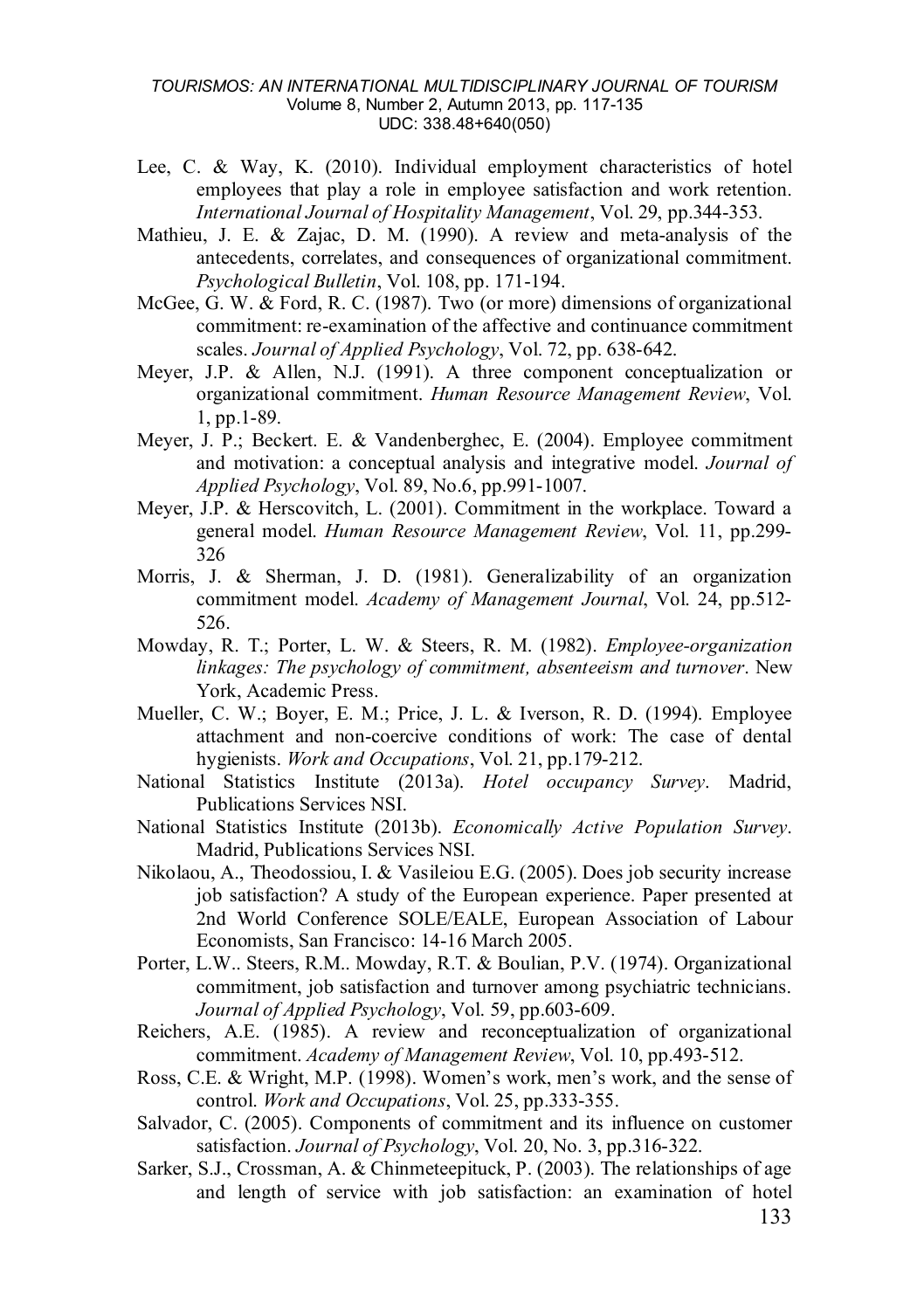Francisco González Santa Cruz, Sandra María Sánchez Cañizares & Tomás López-Guzmán

employees in Thailand. *Journal of Managerial Psychology*, Vol. 18, No.7- 8, pp.745-758.

- Schlesinger, L.A. & Heskett, J.L. (1991). Breaking the cycle of failure in services. *MIT Sloan Management Review*, Vol. 32, No.3, pp.17-28.
- Scholarios, D. & Marks, A. (2004). Work-life balance and the software worker. *Human Resource Management Journal*, Vol. 14, No.2, pp.54-74.
- Sinclair, R.R., Martin, J.E. & Michel, R.P. (1999). Full-time and part-time subgroup differences in job attitudes and demographic characteristics. *Journal of Vocational Behavior*, Vol. 55, pp.337-357.
- Still, L.V. (1983). Part-time versus full-time salespeople: individual attributes, organizational commitment, and work attitudes. *Journal of Retailing*, Vol. 59, pp.55-79.
- Testa, M.R. (2001). Organizational commitment, job satisfaction, and effort in the service environment. *The Journal of Psychology*, Vol. 135, No.2, pp.226- 236.
- Thorsteinson, T.J. (2003). Job attitudes of part-time vs. full-time workers: a metaanalytic review. *Journal of Occupational and Organizational Psychology*, Vol. 76, pp.151-177.
- United Nations World Tourism Organization (2011). *Tourist data*. Madrid, Publication Services UNWTO.
- Van Dyne, L. & Eng, S. (1998). Organizational citizenship behaviour of contingent workers in Singapore. *Academy of Management Journal*, Vol. 41, pp.692-703.

*SUBMITTED: MAR 2013 REVISION SUBMITTED: JUN 2013 ACCEPTED: JUL 2013 REFEREED ANONYMOUSLY*

**Francisco González Santa Cruz** (francisco.gonzalez@uco.es) is a Lecturer at the University of Cordoba, Department of Business Organisation. Faculty of Labour Sciences, C/ Adarve, 30, 14071-Córdoba (Spain).

**Sandra María Sánchez Cañizares** (sandra.sanchez@uco.es) is a Lecturer at the University of Cordoba, Department of Business Organisation. Faculty of Law and Business, C/ Puerta Nueva, s/n, 14071- Córdoba (Spain).